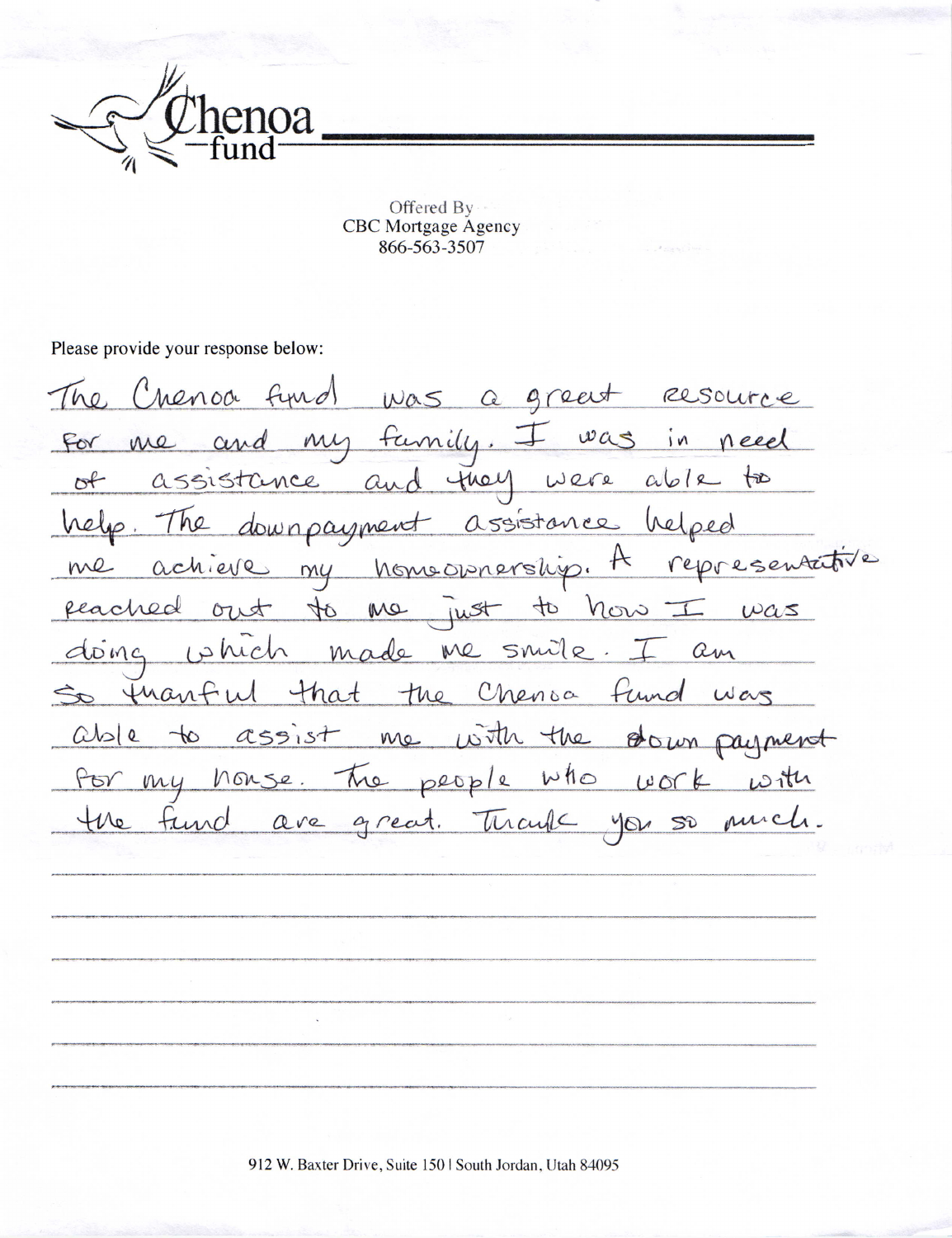

**Minority homebuyers will be most affected by this rule. Are you a minority?** Yes

**If you had not had this down payment assistance, how long would it have taken you to buy a home?** I Never Would Have Been Able

**Many people Chenoa Fund helps are first generation homeowners. Were your parents/guardians homeowners?** Yes

### **Please provide any additional thoughts regarding why homeownership is important to you, and why Chenoa Fund should be allowed to continue its work.**

I was in a very bad neighborhood i lived in for 17 years unable to save enough money to buy a home do my job situation and life trails and tribulations. This loan helped me to move out of that environment into a more safe environment for my family and i. I wished there were more programs out here to help low income families with purchasing a home.

### **Name:** Roseanne J

**May we share your information outside our organization?:** Yes

--

This e-mail was sent from a contact form on Chenoa Fund - Down Payment Assistance (https://chenoafund.org)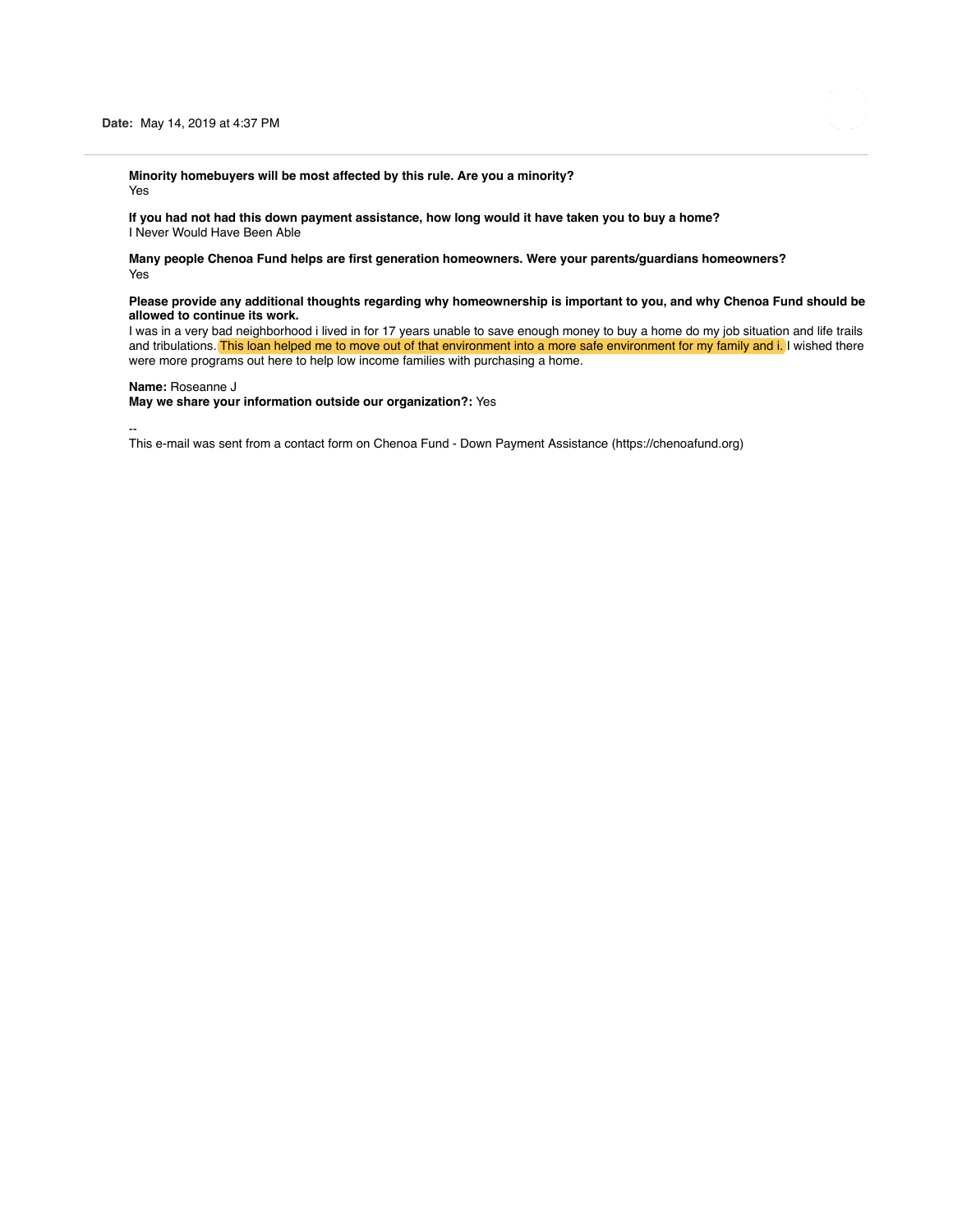

**CBC Feedback <feedback@chenoafund.org>**

**Fwd: New Borrower Petition**

1 message

Tue, May 14, 2019 at 4:08 PM

**Minority homebuyers will be most affected by this rule. Are you a minority?** Yes

**If you had not had this down payment assistance, how long would it have taken you to buy a home?** 3+ years

**Many people Chenoa Fund helps are first generation homeowners. Were your parents/guardians homeowners?**

No

**Please provide any additional thoughts regarding why homeownership is important to you, and why Chenoa Fund should be allowed to continue its work.**

The Chenoa Fund has helped so many people become homeowners. This program is beneficial to anyone who needs help with downplayed the. This program has personally helped me reach my goal. If it wasn't for them I may not have been able to purchase my home. Please don't rule this program out.

**Name:** Elizabeth L

**May we share your information outside our organization?:** Yes

--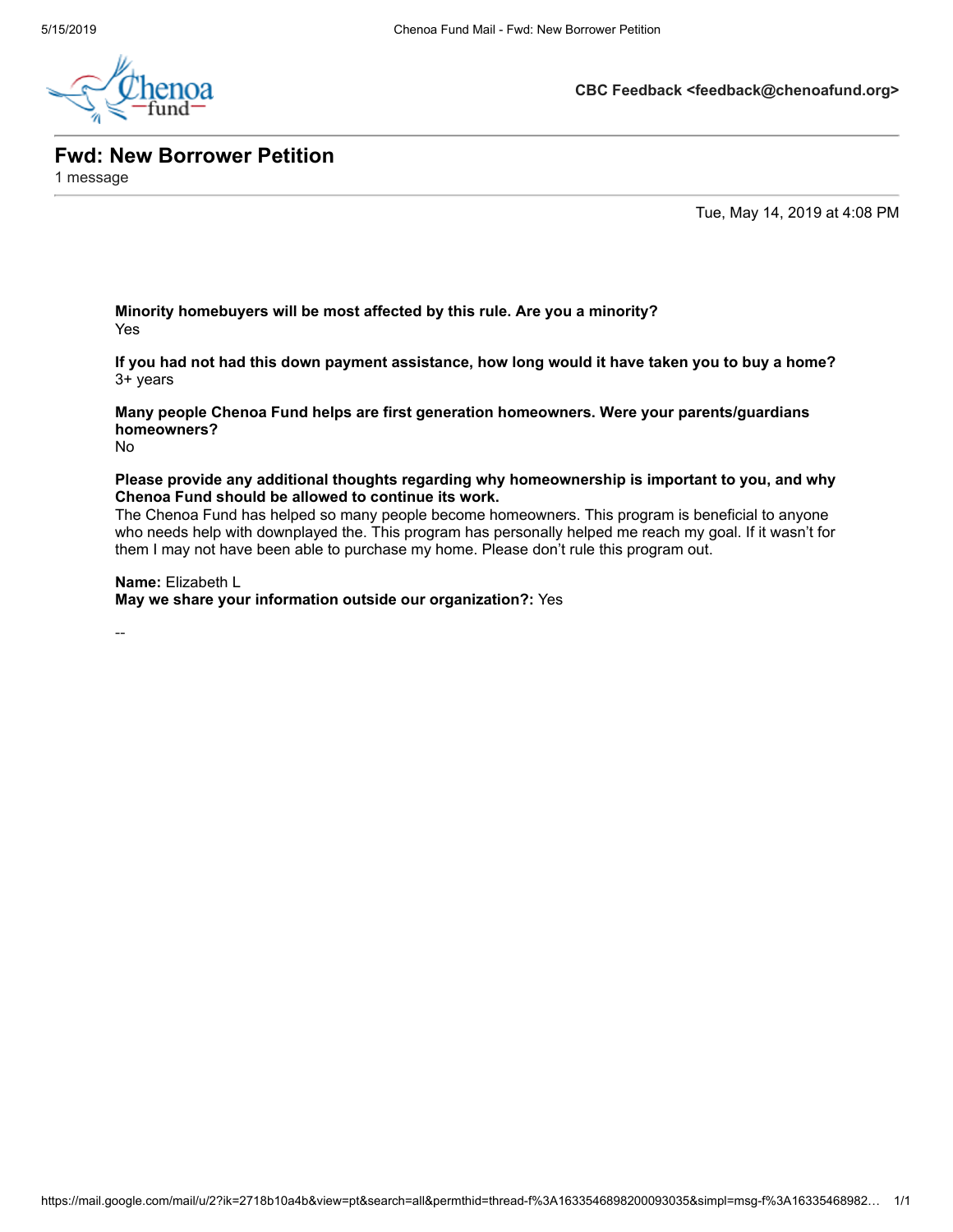**Minority homebuyers will be most affected by this rule. Are you a minority?** Yes

**If you had not had this down payment assistance, how long would it have taken you to buy a home?** I Never Would Have Been Able

**Many people Chenoa Fund helps are first generation homeowners. Were your parents/guardians homeowners?** No

### **Please provide any additional thoughts regarding why homeownership is important to you, and why Chenoa Fund should be allowed to continue its work.**

Chenoa fund is a big. Program that is helping so poor. Families who could not have bought their house without the help from Chenoa funding

### **Name:** Weke. M

**May we share your information outside our organization?:** Yes

--

This e-mail was sent from a contact form on Chenoa Fund - Down Payment Assistance (https://chenoafund.org)